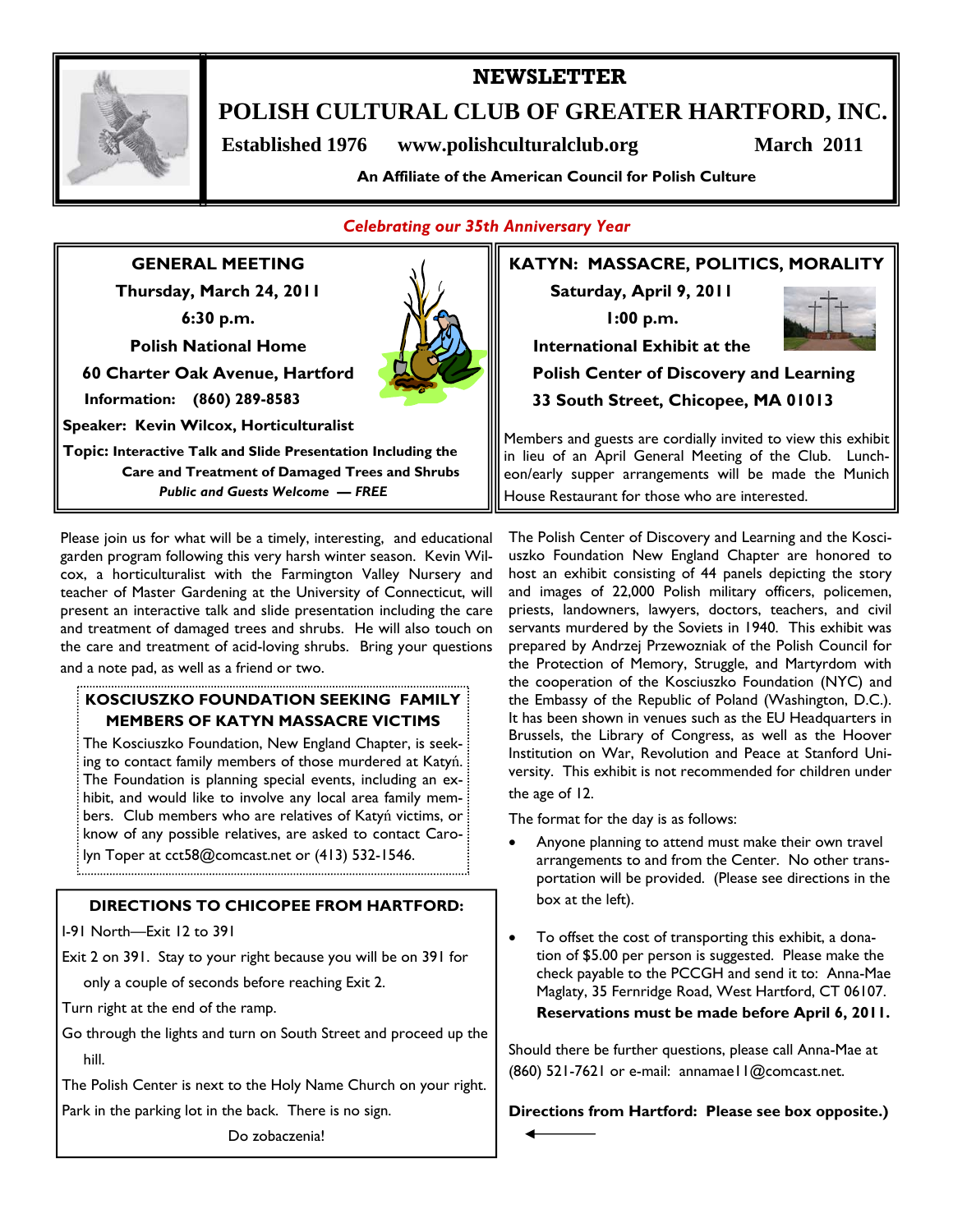# *Page 2* **NEWSLETTER**



## **PRESIDENT'S MESSAGE**

A happy, healthy New Year to you all and a personal thank you to the many well wishers who sent get-well and Mass cards. My health is coming along—not as fast as I would like perhaps—but I have a great nurse, my wife, Pat.

My goal for the next two years is the same as yours to preserve and promote Polish customs, traditions, and history with fellow Americans. We do this by planning activities, presenting programs, and participating in various multi-cultural events. I invite all members to come up with ideas and to team up with your elected Officers and appointed Chairs to fulfill our goals. By working together, what seems like a large task for one or two individuals, becomes a simple effort for several people. Let us hear from you.

If anyone has information for the Newsletter, please contact Fran Pudlo or myself. If you experience problems with the Club website, let me know. If you want to just talk about the Club, contact me. I want to please as many people as possible. Our Club has come a long way, and that is because of your dedicated and loyal support as well as your confidence in the people you have selected as your Officers. Please support them all you can.

Work has already started on programs for this year, all of which take time and effort to prepare for your pleasure. Please look for information in this issue of the Newsletter as well as upcoming flyers.

I would like to especially thank Ed Farley, chair of the 2010 Annual Szopka Festival, Lou Maglaty, co-chair, and all the Szopka Committee members and volunteers for producing a great Festival. Marek Czarnecki, Ann Oleasz, and Carol Oleasz also did a fantastic job in guiding our young szopka makers to produce some of the best szopki we have ever had.

Cliff Archie, President





Lillian Iannone, West Hartford, CT Edward and Christine Kaplita, Chicopee, MA Jo Ann Palmer, Ph.D., West Hartford, CT

#### **Sympathy Extended to:**

Richard Kociubinski and family on the loss of his mother, Aniela Kociubinski

#### **CELEBRATION 30TH ANNIVERSARY CELEBRATION OF THE ANNUAL SZOPKA FESTIVAL**



We applaud every young person who made a szopka and helped to keep this important and beautiful tradition alive:

| <b>First Prize:</b>                                                         | Katie Vartenigian, Gideon Welles School, Glastonbury            |  |  |
|-----------------------------------------------------------------------------|-----------------------------------------------------------------|--|--|
| Second Prize:                                                               | Olivia Zagula, Carolina Gwara, Polish Saturday School, Hartford |  |  |
| Third Prize:                                                                | Elzbieta Chwatko, Sacred Heart School, New Britain              |  |  |
| Honorable Mention: Maximillian Muller, Jessica Suwala, Sacred Heart School, |                                                                 |  |  |
| New Britain                                                                 |                                                                 |  |  |

Harcerki Scouting Group "Gorskie Echo"

| Ola Bednarczyk | <b>Bless Ettienne</b> | Jasmine Rushiti        |
|----------------|-----------------------|------------------------|
| Monique Bryan  | Kyara Heredia         | <b>Shelby Sisneroz</b> |
| Kasia Drozdal  | Kasia Konieczkowski   | Jeremy Torres          |
| Michal Drozdal | Anthony Lenczewski    | <b>Zachary Torres</b>  |
|                |                       |                        |

Sunday, November 28, 2010 was a day to remember. The Club is proud of the resounding success of the Annual Szopka Festival in this historic year. I wish to thank Lou Maglaty, my assistant, the Committee chairs, and the helpful members for their efforts in enhancing the Scholarship Fund. Without them, little would be achieved.

Filamena Vukaj

The "Szopki" were magnificent. My sincerest appreciation is extended to Marek Czarnecki, Ann Oleasz, and Carol Oleasz whose guidance and direction brought forth such grand results, and to Irene Dylag, Helen Olejarz, Fran Pudlo, and Gini Pudlo who assisted with the judging.

This occasion enabled President Anna-Mae Maglaty and 1st Vice President Frances Pudlo to present a plaque to member Marion Winters, who received the Pride of Polonia Award. Marion works tirelessly within the American Council for Polish Culture and the PCCGH and we are proud of his accomplishments. Although a Massachusetts resident, Marion and his wife, Jo Louise, support the Club on a consistent basis.

Once again, thank you one and all. We work unceasingly to share our Polish heritage with those attending the Festival and thank them for their generosity.

Edward Farley, 2nd Vice President

| <b>NEWSLETTER STAFF</b>  |                                     |  |  |
|--------------------------|-------------------------------------|--|--|
| Editor:                  | <b>Frances Pudlo</b>                |  |  |
| <b>Assistant Editor:</b> | <b>Anna-Mae Maglaty</b>             |  |  |
| Staff:                   | Carol Bogon Phelan, Nancy Yiznitsky |  |  |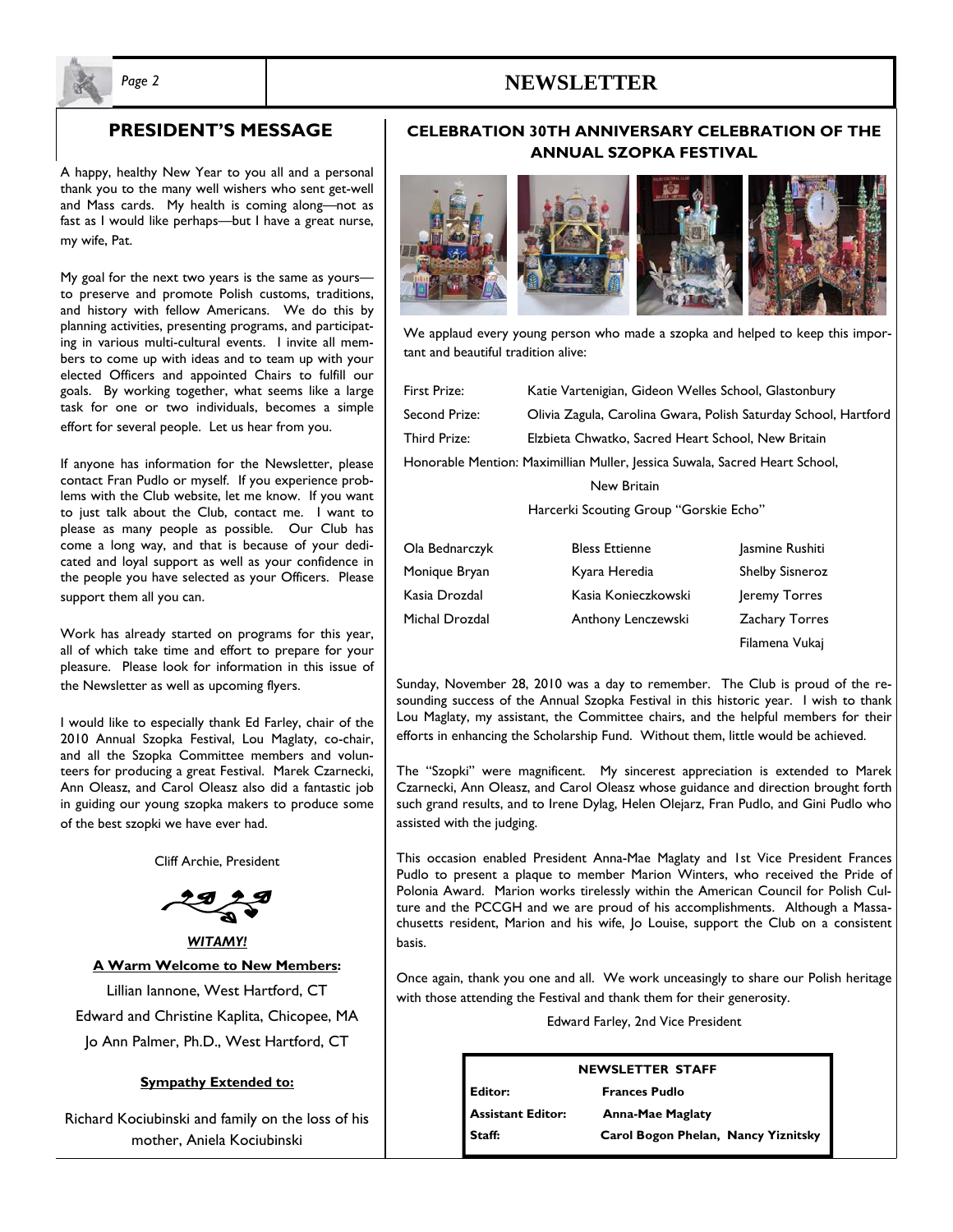# **Polish Cultural Club of Greater Hartford** *Page 3*

#### **DID YOU KNOW . . . WINTER TRADITIONS IN POLAND**

#### **Karnawał—Kulig**

Between Epiphany (January 6) and Ash Wednesday, Poles enjoy a period of merrymaking filled with parties, dances, and masked balls; hence KARNAWAŁ. Of great fun is the "kulig" or sleigh ride party. At the end of the ride, the frolicsome group heads to a farmhouse or inn to enjoy hunter's stew (bigos).





#### **Tłusty Tydzien**

The final week of Karnawał is called Tłusty Tydzien or Fat Week. It starts on the Thursday before Ash Wednesday, which is called Fat Thursday. This is when the famous "pączki" season begins. In the United States, Polish Americans usually eat these delicacies on Fat Tuesday, the day before Ash Wednesday. In Poland, they are enjoyed a full week before the fasting and penance of Lent. Many millions of paczki are consumed!

From Głos Polek, Polish Women's Alliance of America, Winter 2011, No. 1, MMXI

# **POLISH CULTURAL CLUB OF GREATER HARTFORD, INC. OFFICERS AND DIRECTORS**



Directors:



2nd VP: Edward Farley Recording Secretary: Barbara Gancarz Corresponding Secretary: Nancy Yiznitsky Treasurer: Raymond Kowalski Patricia Archie Florence Langridge Ursula Brodowicz Janice LaPenna Maria Bruks **Anna-Mae Maglaty** Marek Czarnecki Louis Maglaty

Krystyna Farley Carol Bogon Phelan Mary Heslin Frances Pudlo Genevieve Jaronczyk Virginia Pudlo Patricia Kaczynski Elizabeth Sikorsky

# **SAVE THE DATE: Sunday, September 18, 2011**

Honorary: Mrs. Lottie Pozniak

#### *PCCGH 35th Anniversary Celebration*

**Polish National Home** 

**Stay tuned for the exciting details !** 

## **JENNIE MARCONI-JAVORSKI SCHOLARSHIP Sponsored by the Polish Cultural Club of Greater Hartford, Inc.**

#### *A GENTLE REMINDER . . .*

Scholarship Applications, along with all requested materials, must be **received and postmarked no later than May 2, 2011.** An application has been inserted as part of this Newsletter. Applications can also be downloaded from the Club's website: www.polishculturalclub.org. Scholarship Chairs: Florence Langridge and Virginia Pudlo

# **Attention Young Adults (ages 18-25)**

**Please consider participating in the** *Youth Leadership Conference held* in Washington, DC. Spon-

sored by the American Council for Polish Culture, you will have an opportunity to meet persons of Polish descent in leadership positions in politics, business, media, academia, and arts. **Mark your calendars for June 19-25, 2011.** For additional information, visit ACPC website: www.polishcultureacpc.org. or contact Irena Mirecki at irena@mirecki.us.

# **Membership Reminder**

Members should have received a membership invoice in the mail. You are encouraged to pay your dues to the Treasurer on or before March 15, 2011. A roster of members, together with the dues paid to the American Council for Polish Culture, will be sent to our national organization. All members on this roster will receive four copies of the **Polish Heritage**  throughout the year**.** Paid up members will receive the Club's membership card in the April newsletter.

Anna-Mae Maglaty, Membership Chair